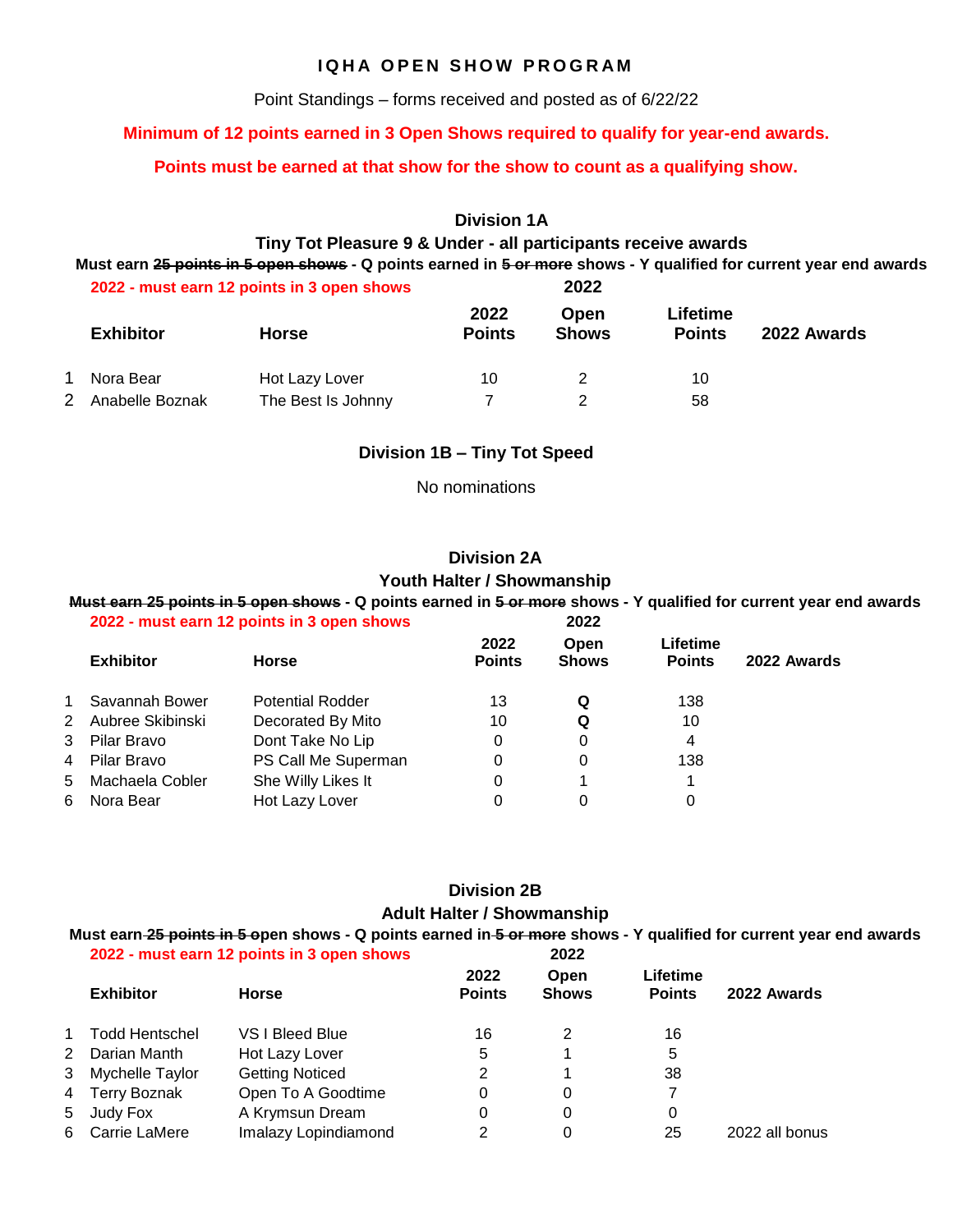### **Division 3A Youth Western Performance**

#### **Must earn 25 points in 5 open shows - Q points earned in 5 or more shows - Y qualified for current year end awards 2022 - must earn 12 points in 3 open shows 2022**

| 2022 - must earn 12 points in 3 open snows |                         | ZUZZ                  |                      |  |                           |             |  |
|--------------------------------------------|-------------------------|-----------------------|----------------------|--|---------------------------|-------------|--|
| <b>Exhibitor</b>                           | <b>Horse</b>            | 2022<br><b>Points</b> | Open<br><b>Shows</b> |  | Lifetime<br><b>Points</b> | 2022 Awards |  |
| 1 Savannah Bower                           | <b>Potential Rodder</b> | 15                    | Q                    |  | 130                       |             |  |
| 2 Machaela Cobler                          | She Willy Likes It      | 5                     | 2                    |  | 42                        |             |  |
| 3 A. Skibinski                             | Decorated By Mito       |                       |                      |  |                           |             |  |
| 4 Nora Bear                                | Hot Lazy Lover          | 0                     | 0                    |  | 0                         |             |  |
| 5 Pilar Bravo                              | Don't Take No Lip       | 0                     | 0                    |  | 8                         |             |  |
| 6 Pilar Bravo                              | PS Call Me Superman     | 0                     | 0                    |  | 85                        |             |  |
|                                            |                         |                       |                      |  |                           |             |  |

## **Division 3B Adult Western Performance**

**Must earn 25 points in 5 open Shows - Q points earned in 5 or more shows - Y qualified for current year end awards 2022 - must earn 12 points in 3 open shows 2022**

|              | <b>Exhibitor</b>    | <b>Horse</b>          | 2022<br><b>Points</b> | Open<br><b>Shows</b> | Lifetime<br><b>Points</b> | 2022 Awards    |
|--------------|---------------------|-----------------------|-----------------------|----------------------|---------------------------|----------------|
| $\mathbf 1$  | Todd Hentschel      | VS I Bleed Blue       | 15                    | 2                    | 15                        |                |
| 2            | Sheila Waddle       | Acute Interest        | 10                    | 2                    | 28                        |                |
| 3            | Jordan Duncan       | Charlies Last Image   | 6                     | Q                    | 327                       |                |
| 4            | Mychelle Taylor     | <b>Gettin Noticed</b> | 6                     |                      | 117                       |                |
|              | 5 Lou Ann Thiel     | Who Give A Hoot       | 5                     |                      | 5                         |                |
| 6            | <b>Terry Boznak</b> | Open To A Good Time   | 0                     | 0                    | 0                         |                |
| $\mathbf{7}$ | Judy Fox            | A Krymsun Dream       | 0                     | 0                    | 0                         |                |
| 8            | Darian Manth        | Hot Lazy Lover        | 0                     | 0                    | 0                         |                |
| 9            | Carrie LaMere       | Imalazy Lopindiamond  | 2                     | 0                    | 29                        | 2022 all bonus |
|              |                     |                       |                       |                      |                           |                |

### **Youth Hunt Seat Performance**

**Must earn 25 points in 5 open shows - Q points earned in 5 or more shows - Y qualified for current year end awards 2022 - must earn 12 points in 3 open shows 2022**

|             | <b>Exhibitor</b> | <b>Horse</b>            | 2022<br><b>Points</b> | Open<br><b>Shows</b> | Lifetime<br><b>Points</b> | 2022 Awards |
|-------------|------------------|-------------------------|-----------------------|----------------------|---------------------------|-------------|
| 1           | Savannah Bower   | <b>Potential Rodder</b> | 9                     | Q                    | 79                        |             |
| $2^{\circ}$ | Aubree Skibinski | Decorated By Mito       |                       | Q                    |                           |             |
| 3           | Nora Bear        | Hot Lazy Lover          | 0                     | 0                    | 0                         |             |
| 4           | Pilar Bravo      | Don't Take No Lip       | 0                     | 0                    | 0                         |             |
|             | 5 Pilar Bravo    | PS Call Me Superman     | 0                     | 0                    | 130                       |             |

### **Division 4B Adult Hunt Seat Performance**

### **Must earn 25 points in 5 open shows - Q points earned in 5 or more shows - Y qualified for current year end awards 2022 - must earn 12 points in 3 open shows 2022**

|    | <b>Exhibitor</b> | <b>Horse</b>         | 2022<br><b>Points</b> | <b>Open</b><br><b>Shoiws</b> | Lifetime<br><b>Points</b> | 2022 Awards    |
|----|------------------|----------------------|-----------------------|------------------------------|---------------------------|----------------|
|    | 1 Carrie LaMere  | Imalazy Lopindiamond |                       | $\Omega$                     | 8                         | 2022 all bonus |
| 2. | Darian Manth     | Hot Lazy Lover       |                       |                              |                           |                |